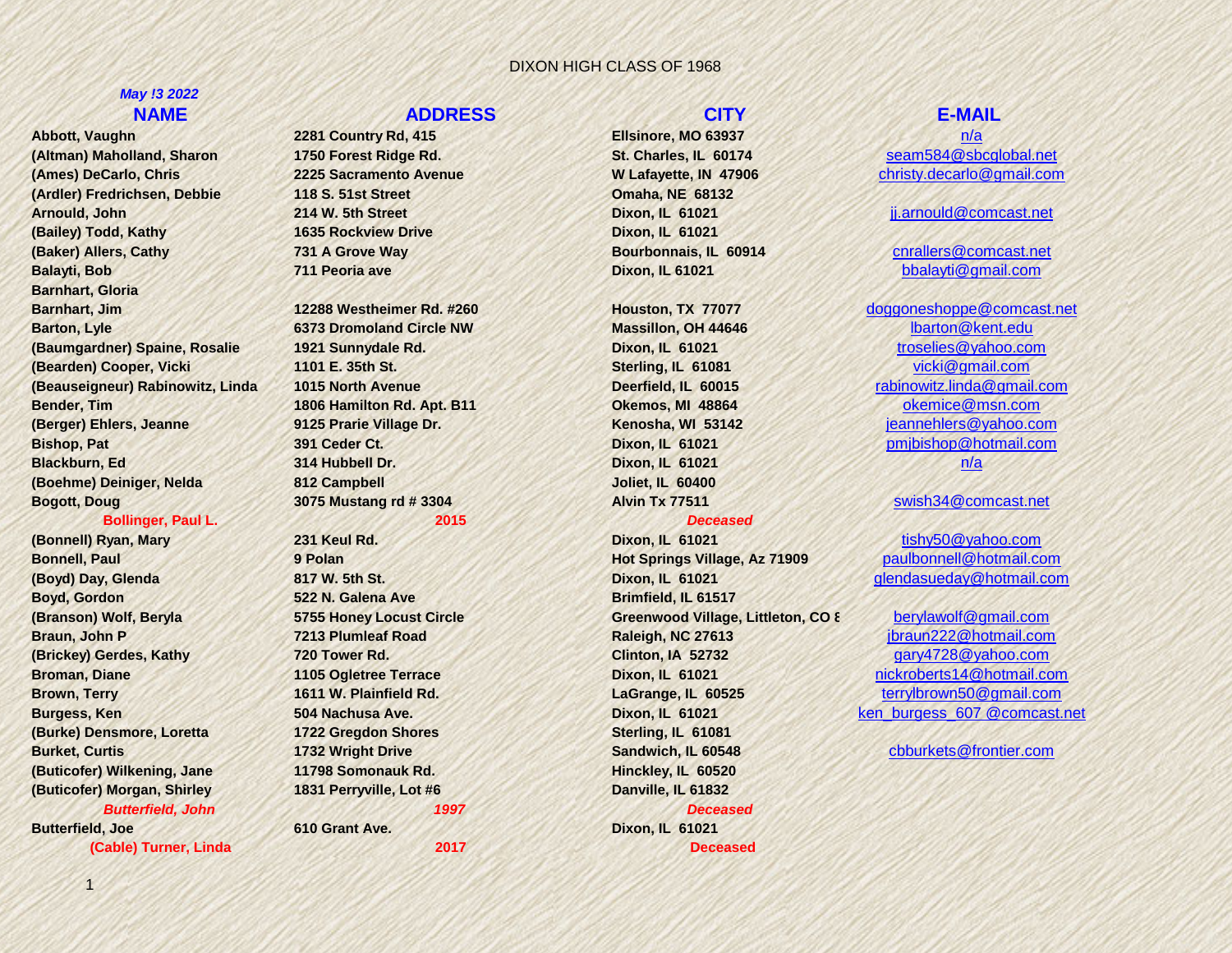### *Campbell, Barbara 2001 Deceased*  **Campbell, George 2015**

### **Castle, Steve 2021 Deceased**

**(Cavanaugh) Regman, Nora 901 W. Lodge Dr. Tempe, AZ 85283** [norarg@cox.net](mailto:norarg@cox.net) **(Cecchetti) Coomes, Teresa 3708 W. Illinois St. Dixon, IL 61021** [teresacoomes@mac.com](mailto:teresacoomes@mac.com)

### **Chacon, Tony 2012 Deceased** [.](mailto:tchacon0911@gmail.com)

**Chatham, Jim 816 W. 4th St. . (Childers) Scott, Julie 4915 Dentons Chapel Rd. Morganton, NC 28655** [donjulies@hotmail.com](mailto:donjulies@hotmail.com) **(Coakley) Ternetti, Tammy 5913 N. Sheridan Rd. Peoria, IL 61614** *Coffey, Richard 2002 Deceased* 

**Coomes, Dennis 3708 W. Illinois St. Dixon, IL 61021** [dcoomzz@aol.com](mailto:dcoomzz@aol.com) **(Cornelius) Jasper, Sue 1358 Rt. #38 Franklin Grove, IL 61031** [rsjasper@essex1.com](mailto:rsjasper@essex1.com) **(Delaughter) Martinelli, Sandra 2478 Providence Rd. Livingston, TX 77351** [skid6069@yahoo.com](mailto:skid6069@yahoo.com) **Dewey, Kent L. PO BX 19330 Greensboro, NC 27419** [kent@deweycpa.com](mailto:kent@deweycpa.com) **Distin, Cindy 2014 Westbrook Dr. Nmonmouth, IL 61462**

### *Doran, Helen E. 2013 Deceased*

**Dowding, Richard 231 E. Walnut Street <b>Communisty Communisty Communisty 231 E. Walnut Street** 

### *Edelson, Jeff Dr. 2001 Deceased*

**(Edson) Nelson, Pam 725 Chicago Ave. Dixon, IL 61021 (Edwards) Erikson, Susan E. 1801 C ST. Lincoln, NE 68502 (Edwards) VanderWyk, Susan G. 638 Goldenwood Ct. Powder Springs, GA 30127** [susan@thevanderwyks.com](mailto:susan@thevanderwyks.com) **(England) Erisman, Linda 1580 IL. RT 38 Franklin Grove, IL 61031** [plerisman@yahoo.com](mailto:plerisman@yahoo.com) **Faley, Tom 234 Caroline st. Plymouth, WI 53073** [tom.faley@sargento.com](mailto:tom.faley@sargento.com) **Fane, David 1638 Parker St. Berkeley, CA 94703 (Fane) Fray, Rita 316 Deer Paint Dr, Dixon, IL 61021** [rjfray1@sbcglobal.net](mailto:rjfray1@sbcglobal.net) **(Farley) Hoyle, Linda 2003 20th Ave. Sterling, IL 61081** [mnlhoyle@hotmail.com](mailto:mnlhoyle@hotmail.com)

**Cook, Jim 487 Martin St. Dixon, IL 61021**

**Droste, Sharon K. 3830 Joan Dr. Roscoe, IL 61073 Dubois, Marty 410 Broadway Ave Sterling, IL 61081 Duncan, Richard 519 Breezeway Drive Pearl City , IL 61062**

*Fazzi, Joe 2003 Deceased* 

### **Fazzi, Kookie PO Box 532 Dixon, IL 61021**

### **Capes, John 1522 River Road 1522 River Road 1522 River Road** *Capes @moosehaven.org*

**Catalina, Dean 517 N. Ottawa Dixon, IL 61021** [catman62@comcast.net](mailto:catman62@comcast.net)

# **(Cies) Shannahan, Debbie 1522 Padres Dr. San Jose, CA 95125** [deborah\\_shannahan@klutz.com](mailto:deborah_shannahan@klutz.com)

**(Cooper) Beukelman, Diane 202 Buckingham Ct. Oswego, IL 60543** [dianebeukelman@yahoo.com](mailto:dianebeukelman@yahoo.com) **(Dehotal) Newman, Donna 1213 Chicago Ave. Dixon, IL 61021** [newman68@comcast.net](mailto:newman68@comcast.net) **(Dempsey)Earp, Sally 4413 Pinto Pl. Rockford, IL 61109** [mustangsally5050@comcast.net](mailto:mustangsally5050@comcast.net) **Densmore, Tom <b>1722 Gregden Shores Drive Sterling, IL 61081** thomas densmore 193@comcast.net **Derksen, Roger 609 W. 96th Terrace 609 W. 96th Terrace Kansas City, MO 64114** [rogermwd@outlook.com](mailto:rogermwd@outlook.com)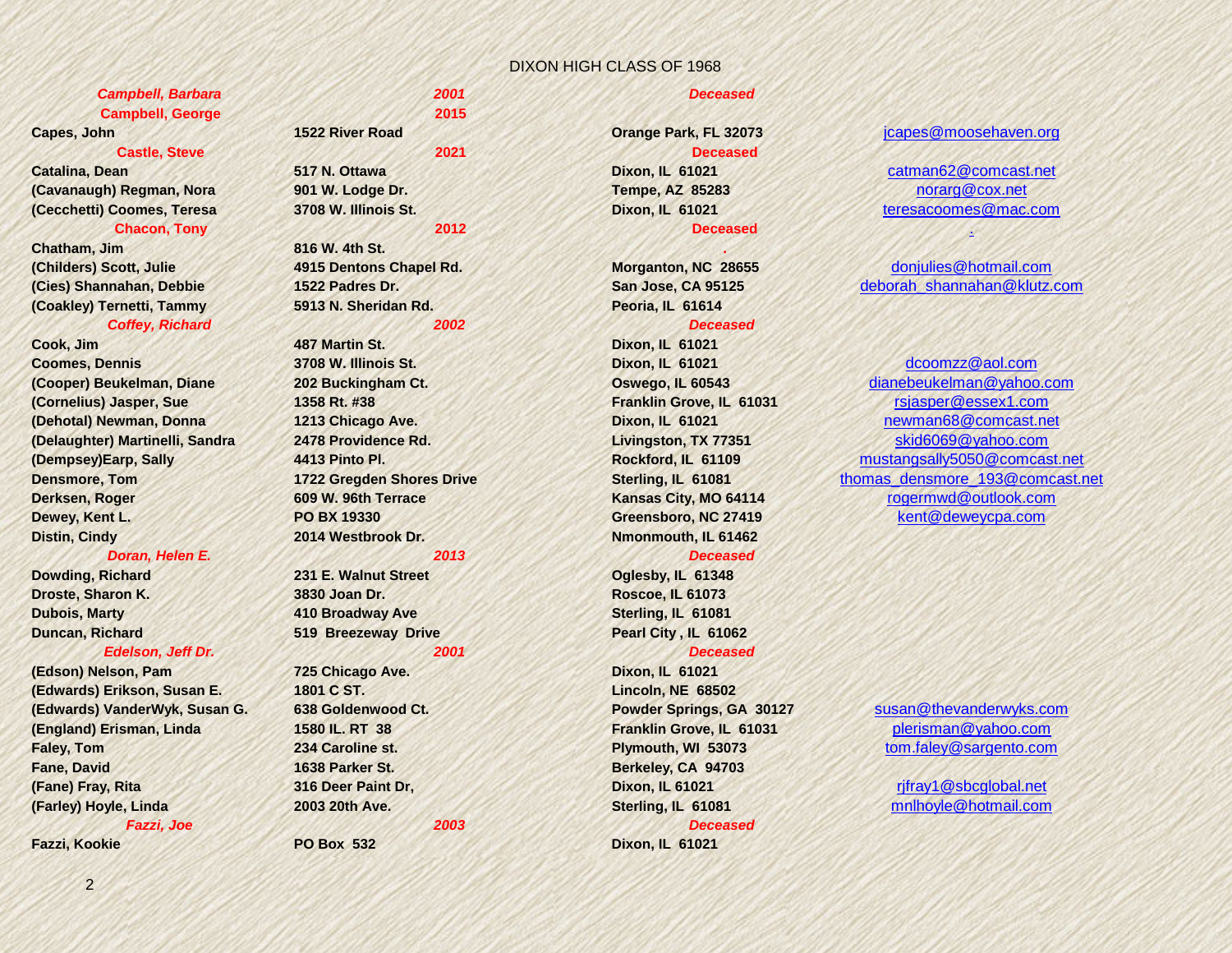**(Freed) Kelly, Paula French, Bob 261 IL Rt. 2 Dixon, IL 61021 (Fulfs) Rich, Cindy 2926 Sycamore Ave. Glendale, CA 91214** [lewistig@aol.com](mailto:lewistig@aol.com)

**(Gamel) Ballinger, Trudy <b>27 Maplehurst Rochester, IL 62563 Rochester, IL 62563 (Garren) Schmidt, Glenda N8778 Forest Ridge Rd. Berlin, WI 54923** [schmidtg1@hotmail.com](mailto:schmidtg1@hotmail.com) **Gascoigne, Dan E. 1585 Joliet Way Nelson, IL 61058 Gilbert, Brion 2087 IL RT 2 Dixon, IL 61021** [brioangilbert@ncatinc.com](mailto:brioangilbert@ncatinc.com) **Goddard, Lynne 76521 Saber Cir. Palm Desert, CA 92211 (Gordon) Gentry, Sharon 30600 Fulfs Rd. Sterling, IL 61081** [rock,gentry@yahoo.com](mailto:4rockg@cin.net)

### *Graham, Daniel 2007 Deceased*

**Green, George W. 27 Fairway Lane Littleton, CO 80123** [georgeg767@gmail.com](mailto:georgeg767@gmail.com) **(Green) Seeber, Cheryl** *2015* **Deceased Greenwalt, Bailey 15093 Schipper Lane Morrison, IL 61270** [irabobo@gmail.com](mailto:irabobo@gmail.com)

*Hackbarth, Tim 1999 Deceased* 

**(Hamas) Lys, Joan P.O. Box 25792 Prescott Valley, AZ 86312 Hamburg, Tom 997 Dutch Rd. Dixon, IL 61021 (Hamersmith) Youngmark, Harriet 3795 Crossridge Way Rosemount, MN 55068 Harmon, Pat 738 Timber Creek Rd. Dixon, IL 61021** [ppharmon17@yahoo.com](mailto:ppharmon17@yahoo.com) **(Hartzell) Kopecky, Linda 5867 Whispering Way Loves Park, IL 61111** [pamelapm123@aol.com](mailto:pamelapm123@aol.com) **Hayden, Dennis 914 Highland Dixon, IL 61021 (Hayes) King, Kaye 694 Penrose Rd. Dixon, IL 61021** [kkchipperking@gmail.com](mailto:kkchipperking@gmail.com)

### **Heaton, Jock 2017** *Deceased*

**(Heckman) Shilling, Loretta 12 Palmyra Rd. Sterling, IL 61081** [shilling93@comcast.net](mailto:shilling93@comcast.net) **Heintzelman, Lee 1566 Jolietway Dixon, IL 61021** [ldheintzelman@grics.net](mailto:ldheintzelman@grics.net) **(Helfrich) Steder, Sandy 1187 Naylor Rd. Dixon, IL 61021**

**Grobe, Dennis L. 109 Clark Street / P.O.Box 623 Walnut, IL 61376** [grobedennis@yahoo.com](mailto:grobedennis@yahoo.com) *Grygiel, Ed 2007 Deceased* 

**Ferguson, Jerry 352 Rock Island Road Dixon, IL 61021** [fergusonfavre@yahoo.com](mailto:fergusonfavre@yahoo.com) **Fischer, Terry 3001 Laxford Dr Springfield, IL 62712** [terry.fischer.1@comcast.net](mailto:terry.fischer.1@comcast.net) **(Fisher) Kane, Nancy 1701 Plock Rd. Dixon, IL 61021** [kaneskountry@yahoo.com](mailto:kaneskountry@yahoo.com) **(Fordham) Wyble, Kathy 3435 Fieldstone Path Villages, FL 32163** [kathywyble@gmail.com](mailto:kathywyble@gmail.com) **(Fordham) Bryan, Susan 221 Castlewood Dr. Lexington, KY 40505** [suekb221@live.com](mailto:suekb221@live.com) **(Franklin),Ridley, Barb 1135 29th Street Rockford, IL 61108** [bridley@rockfordmutual.com](mailto:bridley@rockfordmutual.com)

**Eulmer) Garcia, Sally 2017**<br> **2017 Deceased Ballinger, Trudy 27 Maplehurst 2017 Rochester, IL 62563 Deceased basket1@ballingers[.](mailto:salliegar@hotmail.com)net** 

**Glass, Ron Rev. 10 Pelham Towne Drive Greenville, SC 29615** [rmglass1975@hotmail.com](mailto:rmglass1975@hotmail.com)

**(Green) Hodges, Elizabeth 589 An County Rd. 174 Grapeland, TX 75844** [eihodges@yahoo.com](mailto:eihodges@yahoo.com)

**(Gustafson) Day, Crystal 7865 E. Mississippi Ave, Unit 1207 Denver, CO 80247** [crystalgday@gmail.com](mailto:crystalgday@gmail.com)

**(Hagen) Henson, Carol 4588 Hornet Drive Prescott, AZ 86301** [larcar70@outlook.com](mailto:larcar70@outlook.com)

**(Heckman), Zahner, Debra K. 15704 W. 80th Lenexa, KS 66219** [zahner02@att.net](mailto:zahner02@att.net) **(Helfrich) Halfacre, Donna 1606 W. 9th St. Dixon, IL 61021** [donnahalfacre35@gmail.com](mailto:donnahalfacre35@gmail.com)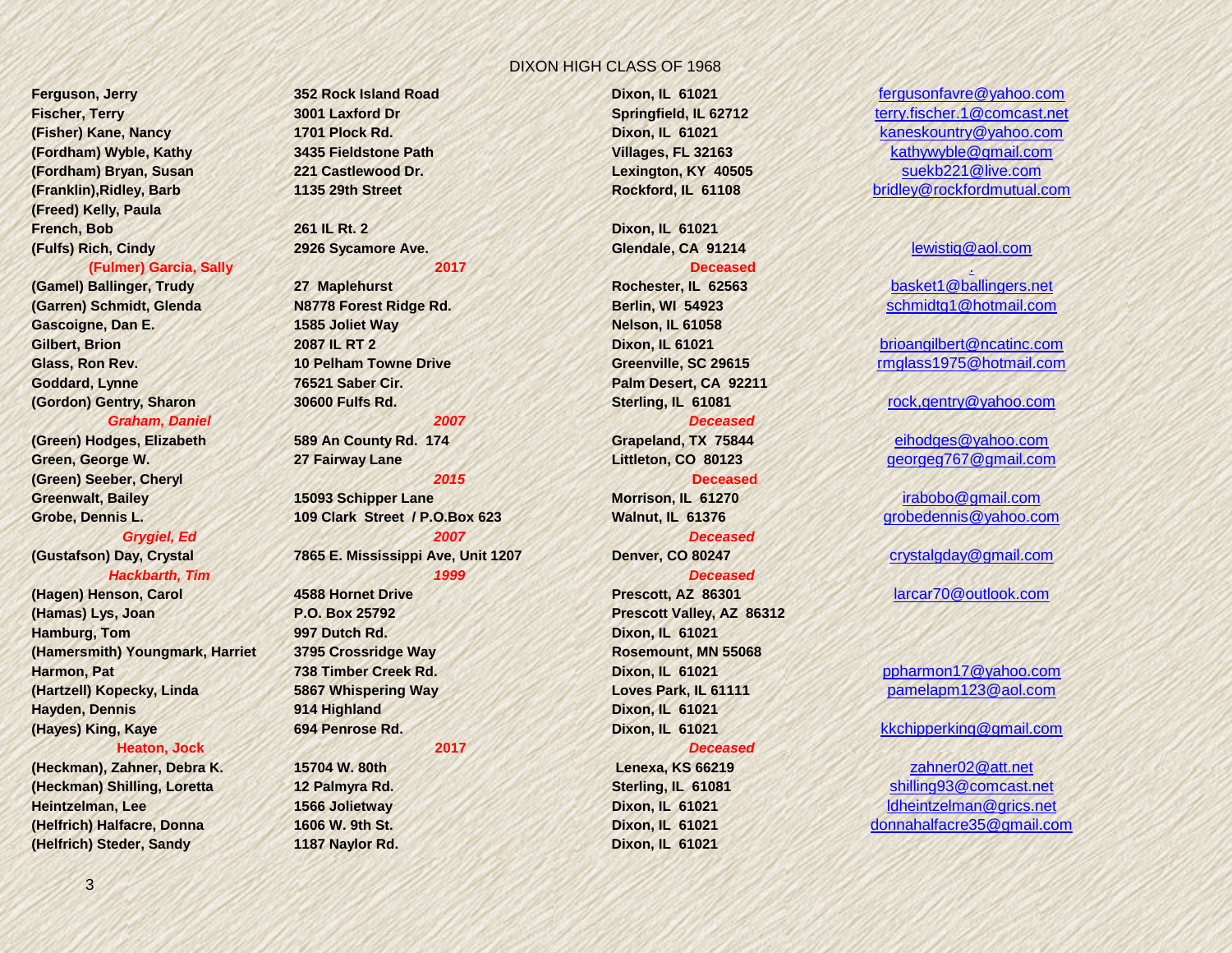**(Holmes) Lynch, Chris 124 Park Green DR Lake Orion, MI 48362 Holtz, Charles LaVern 174 N. 46th Rd. Mendota, IL 61342 Imfield, Randy 12000 4th St. N. Apt. 1410 St. Petersburg, FL 33716 Jacobs, Bob 1116 W. Pleasant Freeport, IL 61032 James, Pat 5214 S.E. 2nd Street Tecumseh, KS 66542 Joyner, Sue 317 E. Fellows Ave. Dixon, IL 61021 Kellen, Mike 7022 East Horizon Way Prescott Valley, AZ86315 Kidder, Fred Koesler, Ron 201 Gillespie Drive Franklin, TN 37067** [rkoesler@comcast.net](mailto:rkoesler@comcast.net) *Lance, Richard G. 1999 Deceased* 

# **Hess, Pat W 7750 Highway B Poynette, WI 53955**

*Holby, Jan 1990 Deceased* 

**Hey, Jerry 1624 Dalton Rd. Palos Verdes Estates, CA 90274** [jrhdelahey@gmail.com](mailto:jrhdelahey@gmail.com) **Hey, Ward** *Maximum Herghts Rd.* **<b>701 Heights Rd. 701 Heights Rd.** *Dixon, IL 61021* **henry hey@hotmail.com (Hill) Manon, Linda 2742 Lynnville Ct. Lindenwood, IL 61049** [theeswoods@hotmail.com](mailto:theeswoods@hotmail.com) **Hodges, George 589 An County Rd. 174 Grapeland, TX 75844** [eihodges@yahoo.com](mailto:eihodges@yahoo.com)

### *Hoepner, Edward 2007 Deceased*

**(Horton) Jiminez, Sandy 814 W. LeFevre Sterling, IL 61081** [sandyjiminez6123@live.com](mailto:sandyjiminez6123@live.com) **Hoyle, Mike 2003 20th Ave. Sterling, IL 61081** [mnlhoyle@hotmail.com](mailto:mnlhoyle@hotmail.com) **Huyett, Larry Barry 2695 Earlyville Rd. Earlyville, VA 22936 Earlyville, VA 22936** [lhuyett\\_50@yahoo.com](mailto:lhuyett_50@yahoo.com) **(James) Kinn, Sonja 1791 Iron Springs Rd. Franklin Grove, IL 61031** [gskinn1@hotmail.com](mailto:gskinn1@hotmail.com) **(Johns) Harshman, Donna 1112 Institute Blvd. Dixon, IL 61021** [dharsh50@gmail.com](mailto:dharsh50@gmail.com) **Johnson, Joel 559 W. Surf St. #909 Chicago, IL 60657** [burwellchi@aol.com](mailto:burwellchi@aol.com) **(Jones) Hey, Cindy 1624 Dalton Rd. Palos Verdes Estates, CA 90274** [lehpve@gmail.com](mailto:lehpve@gmail.com) **Jones, Glenn Jr. Rt. 92 PO Box 5 Van Orin, IL 61374 Give.com gi** jones@live.com **Jones, Skip 736 Winter Way Carmel, IN 46032** [djinteriors@sbcglobal.net](mailto:djinteriors@sbcglobal.net) **Josephsen, Charles 506 Rosecrans Ave. Manhatten Beach, CA 90266 (Josephsen) Egert, Debbie 718 Forest Prk Dr. Dixon, IL 61021** [gdegert1971@gmail.com](mailto:gdegert1971@gmail.com) **(Kasper) Ortscheid, Susan 10165 Glenn Abbey LN Fishers, IN 46037** [ortscheid@sbcglobal.net](mailto:ortscheid@sbcglobal.net) **Keeley, Rex 150 Shady Lane #502 Kalispell, MT 59901** [kalcomm@charter.net](mailto:kalcomm@charter.net) **Kerley, Noble R. P.O. Box 78 Newport Coast, CA 92657** [rnkerley@gmail.com](mailto:rnkerley@gmail.com)

**Krahenbuhl, Kim 512 n Sixth Oregon, IL 61061** [kkrahenbuhl@wilmac.com](mailto:kkrahenbuhl@wilmac.com) **Kurzrock, Dennis 903 Ranier Ave. Bremerton, WA 98312** [derock@tscnet.com](mailto:derock@tscnet.com) **(LaFever) Kinports, Barbara 5630 High Dr. Schawmee Mission, KS 66208** [barbarakinports@hotmail.com](mailto:barbarakinports@hotmail.com)

**(Lane) Morrison, Mary 3704 Englewood Dr. Champaign, IL 61822** [marymrsn@hotmail.com](mailto:marymrsn@hotmail.com) **Lazaris, Nick 1947 Beacon St. Waban, MA 02468-1472** [nglazaris@gmail.com](mailto:nglazaris@gmail.com)

### **Hoff, Mike 311 Knollwood Dr. Dixon, IL 61021** [mhhchoff@yahoo.com](mailto:mhhchoff@yahoo.com)

**Huffman, Donald D. 238 Edgewater Dr. West Columbia, TX 77486** [dhuffman@plant-services.net](mailto:dhuffman@plant-services.net) **Hummel, Richard A. 669 Bloody Gulch Rd. Dixon, IL 61021** [hummelfarm04@gmail.com](mailto:hummelfarm04@gmail.com) **(Huyett) Janssen, Joan 731 Heights Rd. Dixon, IL 61022** [joanejanssen@outlook.com](mailto:joanejanssen@outlook.com)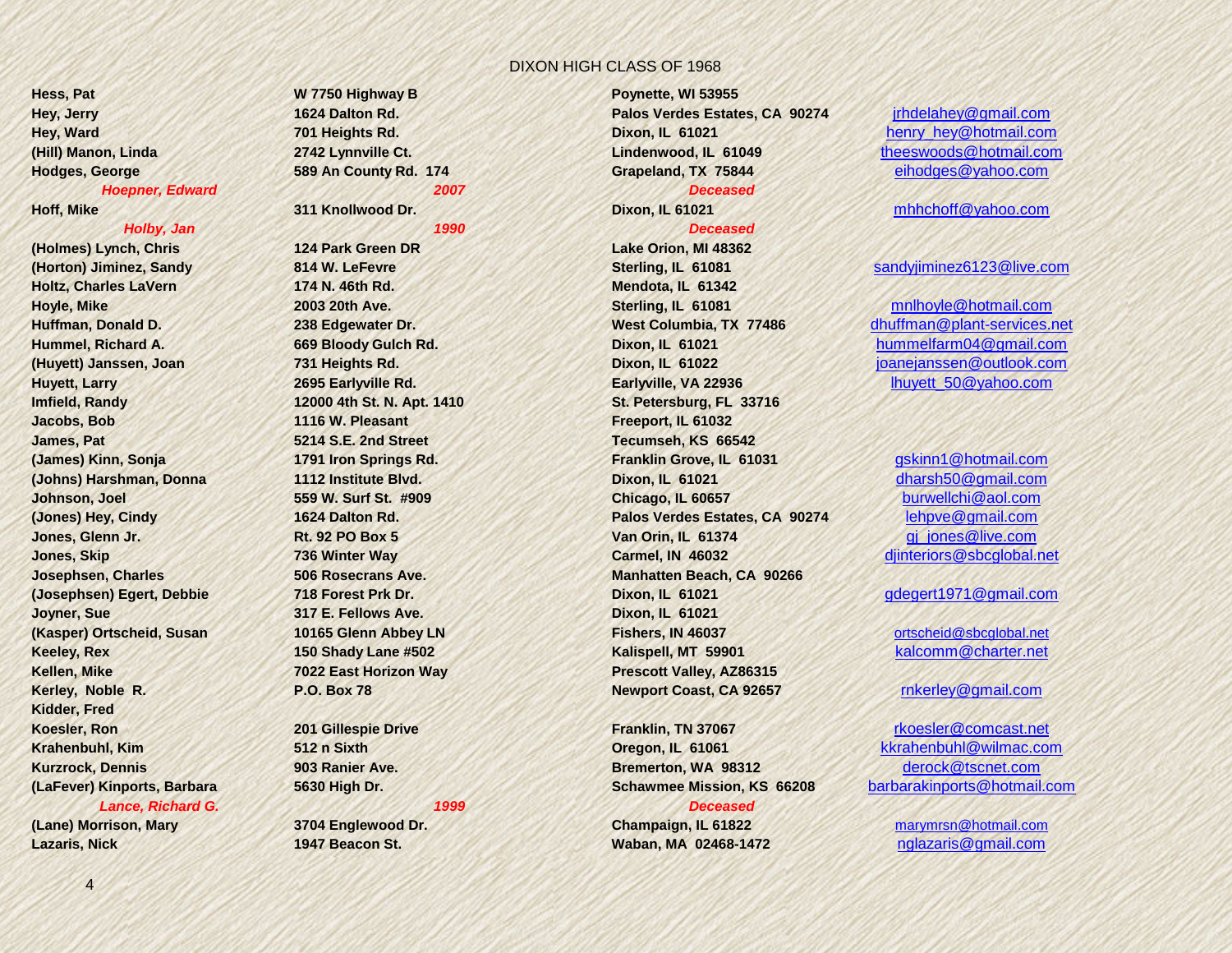### **LeBlanc, Carolyn** *2013 Deceased*  **(LeBlanc) Anderson, Marion** *2008 Deceased*

**Legwold, Gary 5205 Knox Ave. S. Minneapolis, MN 55419** [glegwold@lutefisk.com](mailto:glegwold@lutefisk.com) **(LeSage) Legwold, Jane 5205 Knox Ave. S. Minneapolis, MN 55419 (L'Heureux) Stromseth, Sally 3304 218th Ave. Decorah, IA 52101** [sstromseth@yahoo.com](mailto:sstromseth@yahoo.com) **(Longman) Miller, Sandy 703 E. 19th St. Sterling, IL 61081** [sandimiller50@comcast.net](mailto:sandimiller50@comcast.net) **(Littlejohn) Moyers, Linda 1440 Eldena Rd. Dixon, IL 61021 Love, Bob Love, Tom 4096 W. Timber Lane Dixon, IL 61021 Malmberg, Steve 617 Palmyra Road Dixon, IL 61021** [n/a](mailto:debbie204@sbcglobal.net) *McCartney, Don 1995 Deceased* 

**McFetridge, John 101 Lake Court Catlin, IL 61832**

### **(Miller) Castle, Rosemary 10692 W. Birdie Ct. Polo, IL 61064** [rlc5@live.com](mailto:rlc5@live.com) **Moody, John 303 Slippery Rock Dr. Dixon, IL 61021 Mosher, Ralph 561 W Johnson Drive Gilbert, AZ 85233** [Ralph.Mosher@cox.com](mailto:Ralph.Mosher@cox.com) **Mumford, Carl 507 Wolverine Ln. Dixon, IL 61021** [britishtriumph@yahoo.com](mailto:britishtriumph@yahoo.com) **Needham, Dave 5642 S. Jebel Way Centennial, CO 80015 [needham98@yahoo.com](mailto:needham98@yahoo.com) (Nelson) Malzahn, Elaine 71 Potters Shed Dr. Reynoldburg, OH 43068** [ladymalzahn@live.com](mailto:ladymalzahn@live.com) **(Nelson) Williams, Vera 2296 Austin Ave Clovis, CA 93611** [gma15@jps.net](mailto:gma15@jps.net) **(Northrop) McNamara, Robin 519 Jackson Ave. Dixon, IL 61021** [pmcnam@comcast.net](mailto:pmcnam@comcast.net) **Ogburn, Everett P.O. Box 421730 Del Rio, TX 78842** [ogburnsr5@aol.com](mailto:ogburnsr5@aol.com) **Olney, Susan San Francisco, CA 94131** [susanolney@hotmail.com](mailto:susanolney@hotmail.com) **(O'Malley) Susan 9308 W. Coal Mine Ave. Littleton, CO 80123** [stomalley11@yahoo.com](mailto:stomalley11@yahoo.com) **(O'Rorke) Owen, Rosemary 2033 Palmetto Street Port Orange, FL 32127** [owen5033@cfl.rr.com](mailto:owen5033@cfl.rr.com) *Owen, Patrick 2007 Deceased*

**(Owen) Channeil, Dolores 388 Palm Castle Dr. Port Orange, FL 32127** [channell.d@yahoo.com](mailto:channell.d@yahoo.com) **Patenberg, Ted 14930 Dark Star Ct. Morganhill, CA 95037 Pate, Robert (Peaslee) Wolfe, Earlene 2076 Grand Detour Rd. Dixon, IL 61021** [jebawolf@grics.net](mailto:jebawolf@grics.net) **Pleskovitch, Paula**

**Popkins, Dan 2015** *Deceased* 

**(Pettenger) Loy, Cathy 239 Buffal Bluff Rd., Lot 208 Satsuma, FL 32189** [loy32189@comcast.net](mailto:loy32189@comcast.net) **(Pinhack), Pamela Salazar 303 N. Pete Ellis Dr., Apt. 110 Bloomington, IN 47408** [angels59350@aol.com](mailto:angels59350@aol.com)

*McIntyre, Brian 2009 Deceased* 

**Lee, Robert 1211 Tilton Park Dr. Dixon, IL 61021** [connie.lee43@yahoo.com](mailto:connie.lee43@yahoo.com) **(Lenox) Michel, Karen 849 White Oaks Dixon, IL 61021** [karenandgary849@gmail.com](mailto:karenandgary849@gmail.com)

**(Manus) Ryan, Debbie 3 Lilac Ave apt 500 Fox Lake, IL 60020** [debbie204@sbcglobal.net](mailto:debbie204@sbcglobal.net) **(McBride) McDowell, Kathy 1846 E. 900 Road Laurence, KS 66049** [siallas@stevenhmcdowell.com](mailto:siallas@stevenhmcdowell.com)

**Michel, Gary 849 White Oaks Dixon, IL 61021** [karenandgary849@gmail.com](mailto:karenandgary849@gmail.com) **Moll ,. Graydon 202 16th Ave. E. Polson, MT 59860** [graydon.moll@gmail.com](mailto:graydon.moll@gmail.com)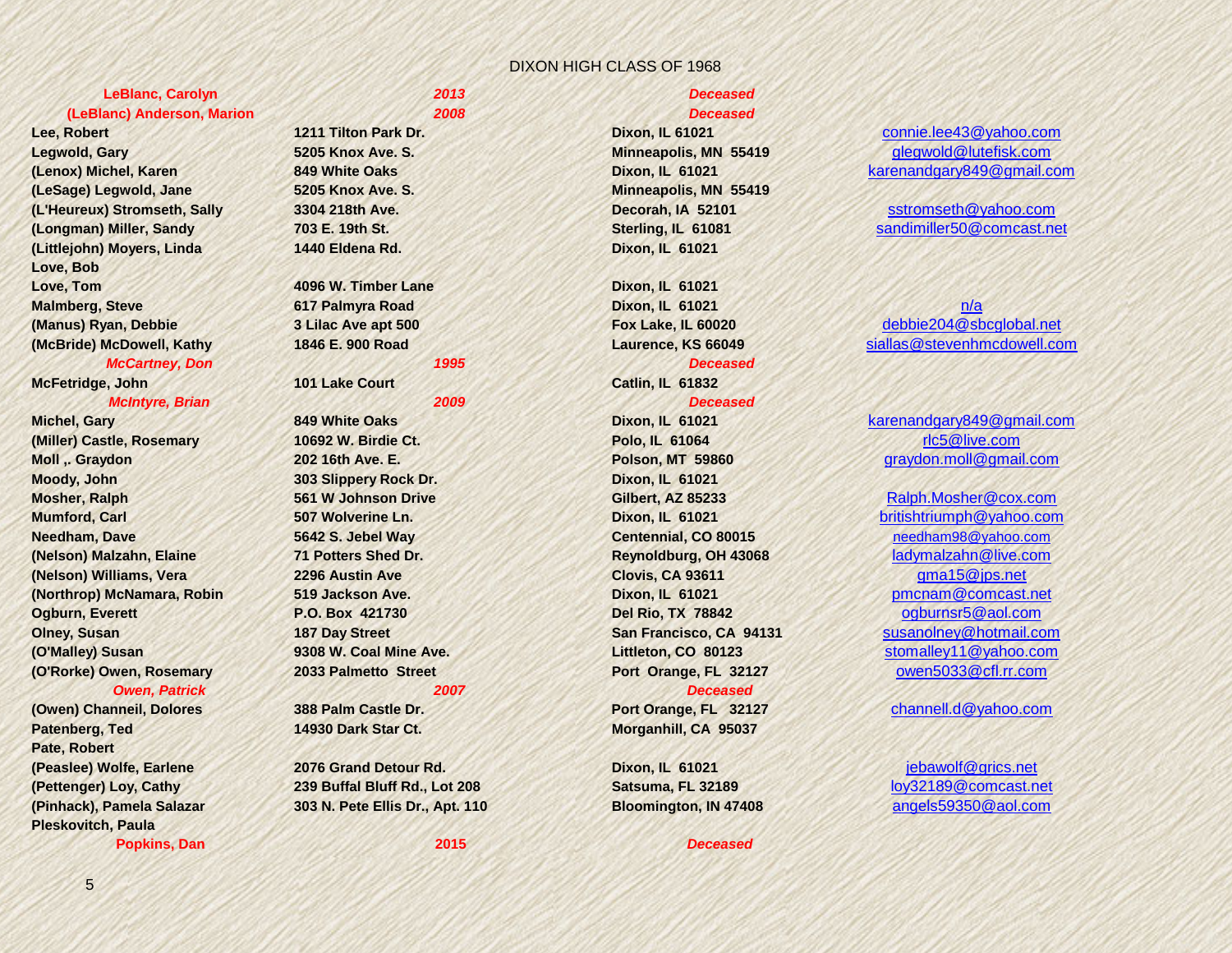**(Quaco) Bruce, Marlene 7543 E. Diamond St. Scottsdale, AZ 85257** [gmbruce@msn.com](mailto:gmbruce@msn.com) **Quinn, Don**

### *Rakowski, Chet 2013 Deceased*

**Rakowski, Joe 322 E. VanBuren Ohio, IL 61349 Ramold, Phyllis Reece, Allen 1519 S. College Ave. Dixon, IL 61021 Reuter, Ambrose B. Jr. 5454 Sawmill Rd., Unit 1 Paradise, CA 95969 (Reynolds) Morrison, Barb** *Rhodes, Richard 1967 Deceased* 

### *( Rizner) Stine, Diana 2000 Deceased*

**Robillard, Phillip 313 Finley Kissimmee, FL 34746 Rock, Tim 5300 Glen Oaks 5300 Glen Oaks 1989 Mest Demoines, IA 50266** [oldtimrock@gmail.com](mailto:oldtimrock@gmail.com) **Rock, Tom 2213 Scarborough Ct. Fort. Collins, CO 80526** [trock@fcgov.com](mailto:trock@fcgov.com) **(Rodriguez) Lee, Connie 1211 Tilton Park Dr. Dixon, IL 61021** [connie.lee43@yahoo.com](mailto:connie.lee43@yahoo.com) **Rogers, Ron 2008 2009 13351 East Ridge Drive <b>3351 East Ridge Drive Bettendorf, IA 52722** [rogersr52722@gmail.com](mailto:rogersr52722@gmail.com) **Romine, Ross 35035 Maplewood # 3 Chicago IL 60632** [rossr@mac.com](mailto:rossr@mac.com) **(Ross) Lowry, Debbie 4642 W. House Rd. Oregon, IL 61061** [debbe50@hotmail.com](mailto:debbe50@hotmail.com) **Ross, Jim 4109 West Wisconsin St. Grand Detour, IL 61021** [jcr59ram@gmail.com](mailto:jcr59ram@gmail.com) **(Russell) Fay, Deb 1222 Douglas Terrace Dixon, IL 61021** [dbfay57@yahoo.com](mailto:dbfay57@yahoo.com) **( Russell) Graham, Carolyn 1852 Danielle Lane Belvidere, IL 61008** [zoemom1@gmail.com](mailto:zoemom1@gmail.com) **(Russell) Marquie, Kathy 1415 W. Budd Blvd. Kankakee, IL 60901 (Rustad) Heintzelman, Maelyn 1566 Jolietway Dixon, IL 61021** [hokamal@comcast.net](mailto:hokamal@comcast.net) **(Ruth) Rosenbach, Karen 670 Prairie Ridge DR Woodstock, IL 60098** [karenr55@comcast.net](mailto:karenr55@comcast.net) **(Sallions) Duncan, Thelma 608 Apple Dixon, IL 61021 Sarafian, Mark 16380 Arbor Ridge Dr. Fort Meyers, FL 33908 Schafer, Mark 1638 Rockview Road Dixon, IL 61021** [schaf@comcast.net](mailto:schaf@comcast.net) **Scharpf, Dan 872 Riverside Dr. Dixon, IL 61021** [gsj5496@yahoo.com](mailto:gsj5496@yahoo.com)

### **Schmidt, Ed 2018 Deceased**

**Schmidt, Malcolm 3501 15th Ave. Sterling, IL 61081 (Schoenholz) Steder, Chris 1513 W. 3rd St. Dixon, IL 61021** [cstederx5@yahoo.com](mailto:cstederx5@yahoo.com) **Schryver, John K. 2014** *Deceased* 

# **Schulte, Ed 1305 E. River Road** *Dixon,IL 61021* **Schumacher, Dennis 2146 Piazza dr. Sarasoda, FL 34238** [ramajen7@aol.com](mailto:ramajen7@aol.com)

**Reglin, Dennis G. 1633 Rockview Rd. Dixon, IL 61021** [dennisreglin4653@comcast.net](mailto:dennisreglin4653@comcast.net) **(Reiling) Bethel, Sherrie 605 Texas ave.unit 2 Carolina Beach,NC. 28428** [sherriebethel@gmail.com](mailto:sherriebethel@gmail.com)

### **Rinehart, Lloyd 522 E. Bradshaw Dixon, IL 61021** [lerrs1@centurylink.net](mailto:lerrs1@centurylink.net) **(Ringler) Baker, Pam 6750 Hempstead Ct Suwanee, GA 30024** [p22baker@gmail.com](mailto:p22baker@gmail.com)

**(Schuler) Kirby, Carol 711 Logan Ave. Dixon, IL 61021** [bambi4961@yahoo.com](mailto:bambi4961@yahoo.com)

**Selgestad, Brad 221 S Hennepin ave Dixon, IL 61021** [seigestabdbs@gmail.com](mailto:seigestabdbs@gmail.com) **Sears, Roger 4928 W. Navach Ct. Boise ID 83714** [searroge2@yahoo.com](mailto:searroge2@yahoo.com)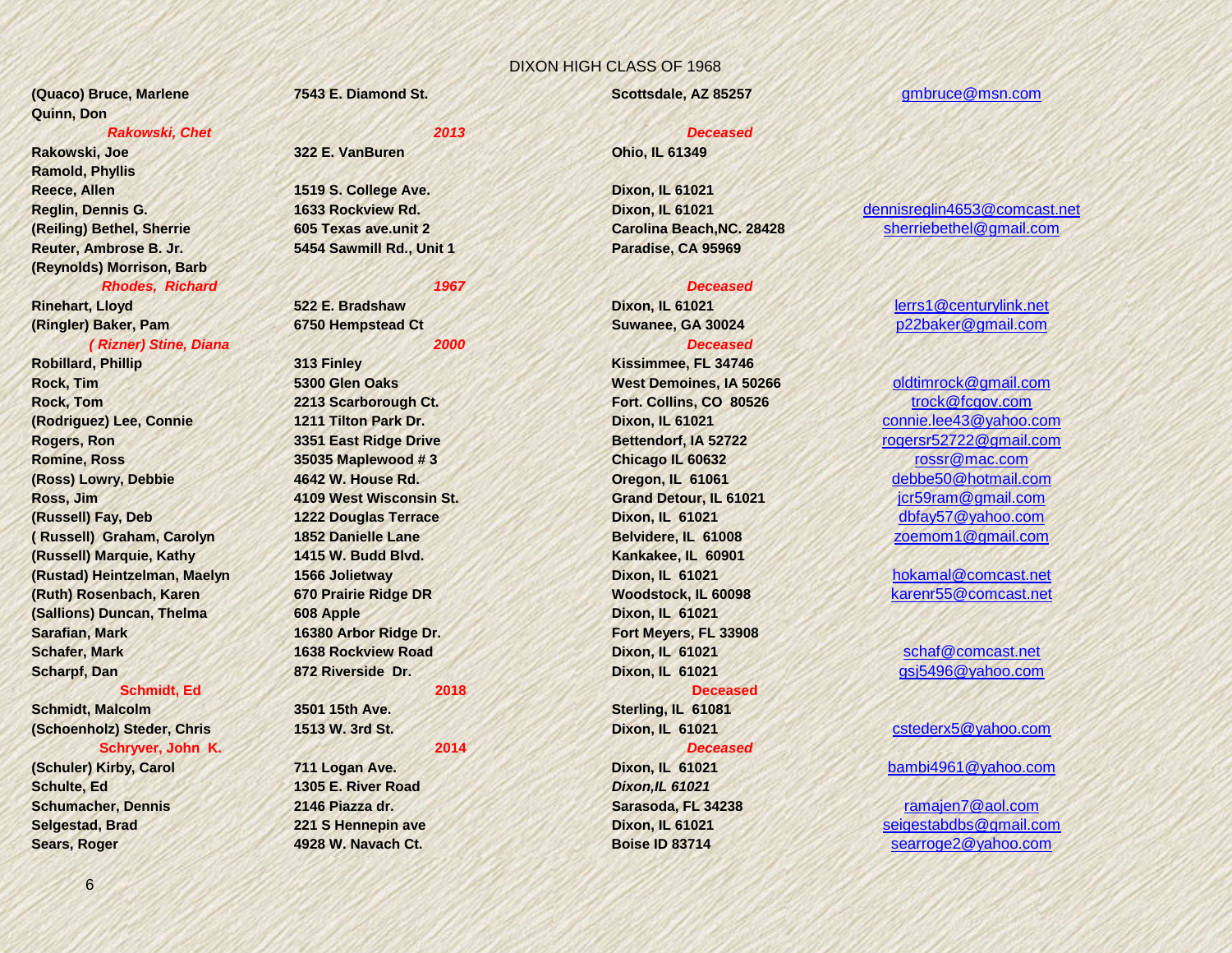**(Shaw) Moss, Libby 677 Forest Hill Rd. Lake Forest, IL 60045 (Shaw) LeFevre, Lucy 3974 W. Illinois St. Dixon, IL 61021** [bates1992@yahoo.com](mailto:bates1992@yahoo.com) **Shelton, Rae 17187 Robert St. Melvindale, MI 48122 (Sheridan) Reglin, Cathy 206 Hand Dixon, IL 61021** [mcreglin@comcast.net](mailto:mcreglin@comcast.net) *Shippert, Wesley 2007 Deceased* 

### **Shoaf, Leland (Trippy)** *2018* **Decesed**

**(Shoemaker) Moeller, Becky** 846 White Oaks Dr. **Dixon, IL 61021** [moeller73@msn.com](mailto:moeller73@msn.com)<br>Shoemaker, Paul 111 West St. **Edgerton, WI 53534** mauls9802694@msn.com **Shoemaker, Paul 111 West St. Edgerton, WI 53534** [pauls9802694@msn.com](mailto:pauls9802694@msn.com) **(Sibitroth) McDonal, Joanne 5N755 Creek View Lane St. Charles, IL 60175** [jmacdonald\\_83@yahoo.com](mailto:jmacdonald_83@yahoo.com) **(Slack) Durkee, Marilynn (Mary) 5009 Old Bridgeview Lane Charleston, SC 29403 Slager, Tom**

### *Slaton, Carolyn 2009 Deceased*

### *Sneek, Tom 1974 Deceased*

**(Sodergren) Florczak, Kristine 7807 James Ave. Woodridge, IL 60517** [rnvtac@aol.com](mailto:rnvtac@aol.com) **Spangler, Leroy PO Box 91 Pringle, SD 57773** [lrshirttail@goldenwest.net](mailto:lrshirttail@goldenwest.net) **Stallings, Bob 421 W. Central Ave. Orange City, FL 32763 Stallings, Charles Steder, Terry 845 Walnut ave Dixon, IL 61021** [terrysteder32@gmail.com](mailto:terrysteder32@gmail.com) **Steffens, Gary 16225 Crawford St. Houston, TX 77040** [sandys72@swbell.net](mailto:sandys72@swbell.net) **Stern, F. Robert 91 Seneca ST. Wellsville, NY 14895 Stich, Spencer 507 Phelps St. Oregon, IL 61061** [k9kek@verizon.net](mailto:k9kek@verizon.net) **(Stiles) Medlar, Debbie 8743 Eastbrock Circle Chagrin Falls, OH 44023** [debbiesue9150@gmail.com](mailto:debbiesue9150@gmail.com) **Stine, Bruce 1302 Hemlock Ave. Dixon, IL 61021** [stine6772@yahoo.com](mailto:stine6772@yahoo.com) **(Stonecipher) Goodman, Michelle 1102 Oak Grove <b>Date Date of Park, IL 60302** larry j\_goodman@rush.edu **Stumph, Kenneth 1825 W. 1st St. Dixon, IL 61021 Suits, M. Thomas 610 W. Colden St. Polo, IL 61064** [brylor@essex1.com](mailto:brylor@essex1.com) **Sullivan, Melba (Swanson) Long, Tammy Box 12, 215 E Roosevelt Rd. Stillman Valley, IL 61084** [tamsv50@gmail.com](mailto:tamsv50@gmail.com) **(Swarts) Griffiths, Ann 104 W. 78th Terrace Kansas City, MO 64114** [acgrif@hotmail.com](mailto:acgrif@hotmail.com) **(Symons) Trujillo, Lucy 317 E. Fifth St. Dixon, IL 61021** [lucytrujillo1@comcast.net](mailto:lucytrujillo1@comcast.net)

### *( Tarter) Jones, Roberta 2007 Deceased*

**(Taylor) McNich, Jackie 6123 W.Highway 24 Peoria, IL 61607 (Terrones) Arduini, Teri 1026 Dement Ave <b>Dixon, IL 61021 Dixon, IL 61021** 

*Thomas, Dennis 1991 Deceased*

**(Taylor) Richter, Nancy L. 26371 Via FLOR San Juan Capistrano, CA 92675** [richter@cei.net](mailto:richter@cei.net)

**Sexton, Connie and Chicago, IL 60640** [sextonconnie@gmail.com](mailto:sextonconnie@gmail.com) **(Sharkey) Knigge, Linda 4062 W. Timber Ln. Dixon, IL 61021** [lindaknigge@yahoo.com](mailto:lindaknigge@yahoo.com)

**Small, Mark 5067 Garfield Rd. Delray Beach, FL 33484** [markssmall@comcast.net](mailto:markssmall@comcast.net) **(Smith) Howard, Sherry PO Box 253, 216 Elm St. Dongola, IL 62926** [howardsherry@yahoo.com](mailto:howardsherry@yahoo.com) **Smith, Wally 8217 Clinton St, rear apt. Dixon, IL 61021** [dgatorr@hotmail.com](mailto:dgatorr@hotmail.com)